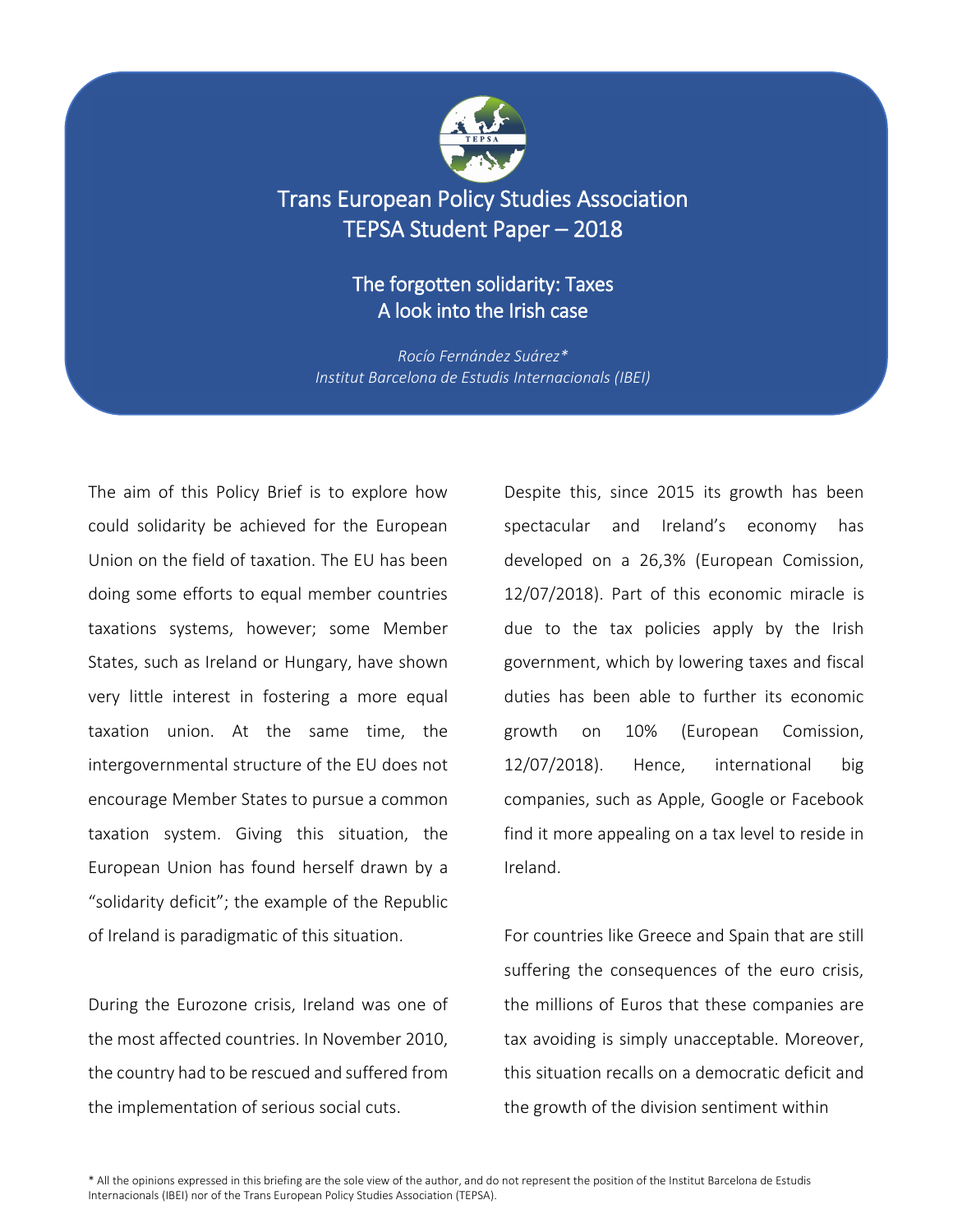Member States. Without forgetting that Brexit will open an unpresented gap on tax revenues and it will probably lead to more inequality between members. Because of this, the European Union has to be prepared to promote tax solidarity and a common way of understanding taxes.

The following policy solutions could be promoted :

- Foster a tax harmonization plan in the EU. By doing so the EU will achieve a higher degree of solidarity and equality between Member States. A tax harmonization plan will position each and every member of the EU on the same level. Therefore, countries that are finding it harder to become economically competitive again will have the same opportunities. At the same time, this harmonization goes in favor of a more open and democratic EU.
- $\ddot{\phantom{1}}$  Support the developing of an EU Code of Conduct on Business taxation. This Code states that Member States refrain to engage in harmful forms of tax competition. Harmful forms of tax competition are very diverse; the EU should attempt to fight all of them, from tax avoidance to tax evasion. This Code of Conduct will also facilitate EU's capacity to sue big companies.
- Strive to get over the intergovernmental structure in order to tackle tax inequalities. This structure is one of the biggest obstacles for the EU when it comes to solidarity, tax policy is just one of the multiple examples we can speak about. As long as Member States continue to look at their own interests without looking at the interest of the community, solidarity will never be achieved.

#### References

Representation in Ireland of the European Commission 12/07/2018. Accessible via: [https://ec.europa.eu/ireland/news/highest-gdp-growth-for-ireland-in-2018\\_en](https://ec.europa.eu/ireland/news/highest-gdp-growth-for-ireland-in-2018_en)

Wasserfallen, F. (2014): "Political and economic integration in the EU: The case of failed tax harmonization". *JCMS: Journal of Common Market Studies*, 52(2), 420-435.